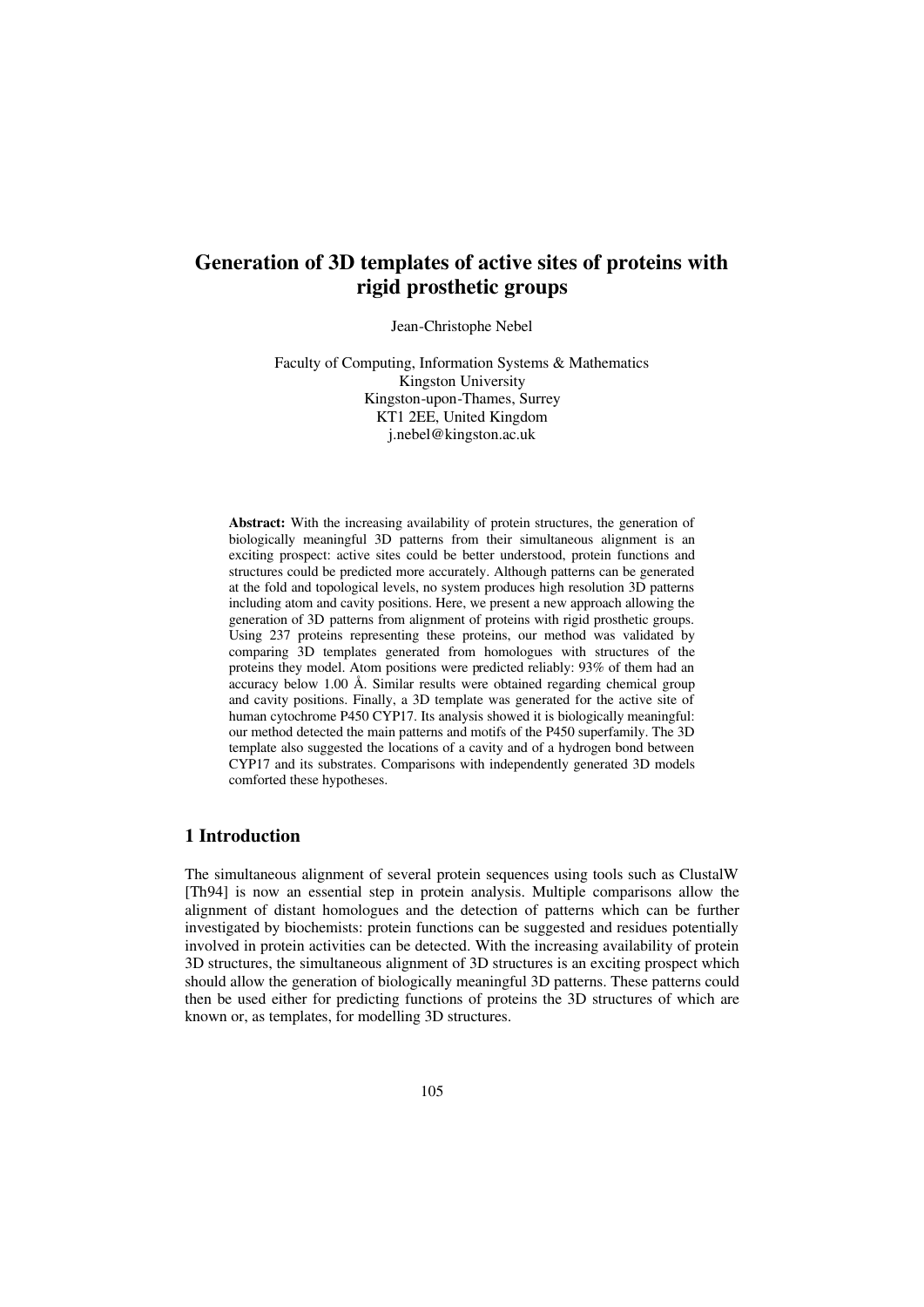While many powerful tools have been developed to allow pair wise protein structure comparisons based on atom coordinates [Ho94], [Gi96] and [Sh98], the simultaneous alignment of protein structures and the generation of 3D patterns are still very challenging problems. Common patterns can be generated automatically from protein structures at the fold [Or97] and [Sh04] and topological levels [Gi01]. Recently, the multiple alignment of protein 3D structures based on their residue positions (C-alpha) has been offered by the server CE-MC [Gu04]. However, to date no method explores local atomic-level similarity based on multiple comparisons.

An alternative line of research has been the description of active sites in terms of geometry, charge, and hydrophobic/hydrophilic character. Techniques are generally based on the detection of surface cavities and on their abstract description [Ol02], [Sc02] [Ca03], [Ja02] and [Jo04]. While they have been very efficient in detecting active site similarities between non homologue proteins, they do not offer multiple comparisons and do not provide atomic descriptions.

In this piece of research, we investigated the simultaneous structural alignments of proteins to generate high resolution 3D patterns of their active sites. These patterns not only provide 3D positions of atoms, but also positions of chemical groups and cavity locations. We focused our efforts on proteins with rigid prosthetic groups such as porphyrin rings (Figure 1). These proteins are of particular interest, because their rigid prosthetic group is a key element of their active sites. Therefore, generated patterns are expected to be biologically meaningful.



Figure 1: Porphyrin structure

In this paper, we present the technique we developed to generate 3D patterns from the alignment of multiple protein 3D structures. Then, our method is validated by processing all representatives of proteins with porphyrin rings. Finally, a 3D template is produced for the active site of a P450 protein the 3D structure of which is unknown. Its validity is accessed by confrontation with biological data and 3D models which were created independently.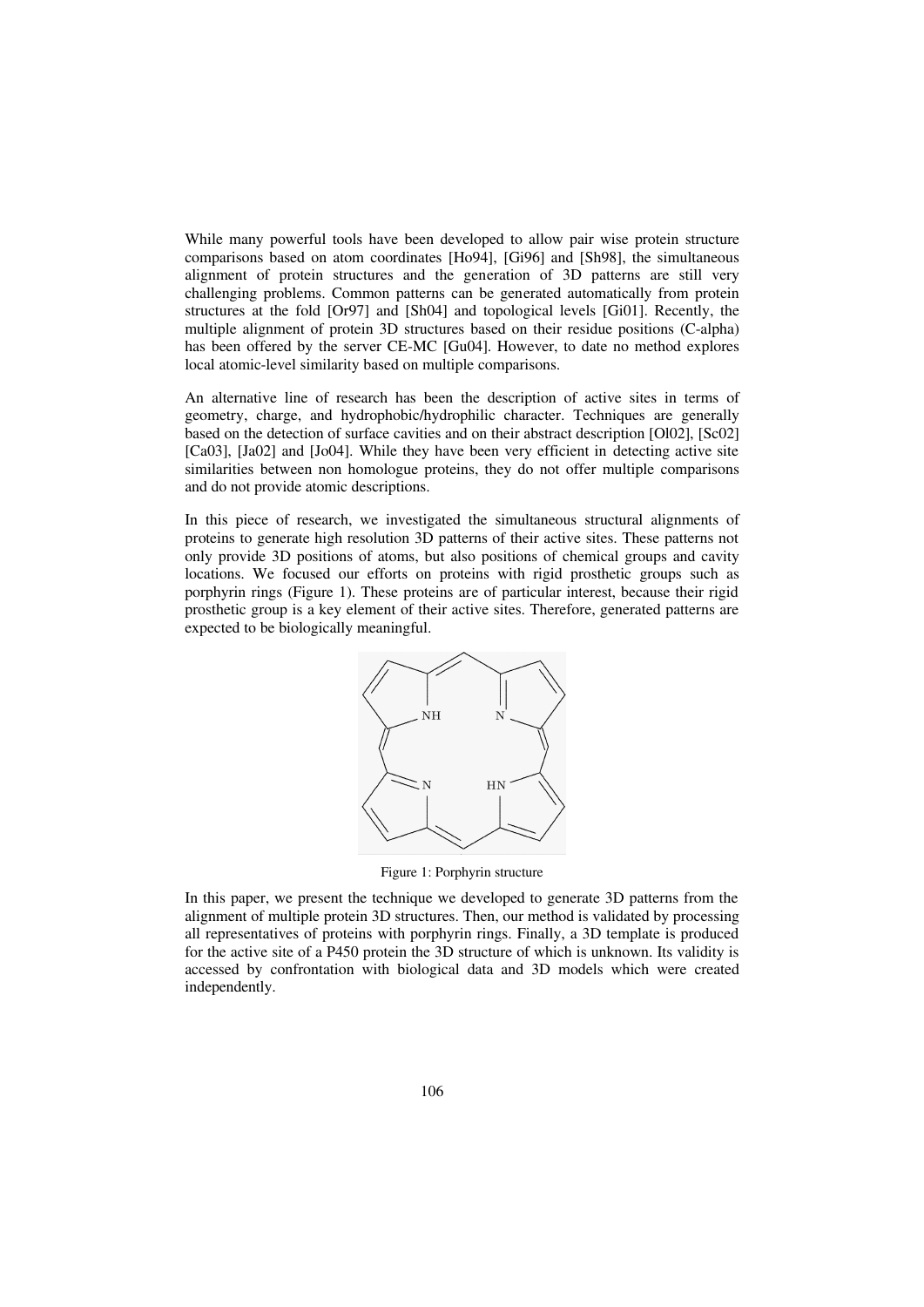## **2 Method**

### **2.1 Principle**

Our new method is based on the comparison of sets of homologue proteins the 3D structures of which are known. Protein structures are aligned according to the position of their rigid prosthetic group. Then, from that multiple alignment, a consensus 3D pattern is produced. It contains three different types of structural information: atom, chemical group and cavity 3D positions. 3D patterns are generated by comparing each protein to all the others of the set in one to one comparisons. During these comparisons, elements which cannot be paired within a given threshold are discarded.

Seven non exclusive chemical groups were defined according to the properties of residue side chains: acidic, basic, amide, hydroxyl, aromatic, sulphur and non polar. In the group representation of a protein, each residue is replaced by one or two virtual atoms (e.g. tyrosine is represented by hydroxyl and aromatic groups) located at the centre of mass of the group they represent. Each protein is also pre-processed so that the cavity, which is involved in the active site defined by its prosthetic group, is filled in a regular manner with solvent atoms.

## **2.2 Protein alignment and pattern generation**

Set of proteins are aligned by performing rigid transformations between them according to the atom positions of their rigid prosthetic group. When proteins are composed of several chains, only the first chain containing a prosthetic group is utilised. We implemented an algorithm developed by Horn [Ho87] to determine the translation and rotation that will align atoms in one coordinate system to corresponding atoms in another coordinate system, while minimizing the total distance between the two sets of atoms. The rigidity of groups such as porphyrin rings is such the Root of Mean Square Deviations (RMSD) between atoms of aligned prosthetic groups is below 0.2 Å.

Once the proteins are aligned, the process of 3D pattern generation begins. Each protein is compared to all the others in one to one comparisons. It is important to ensure that all combinations of protein comparison are performed so that the order of the chosen proteins does not impact on the generation of the 3D pattern. Moreover, in order to provide consistency and fast computation only elements selected at a given stage of the comparison process are used during the next stage.

The pattern generation method is applied on three types of structural elements: protein atoms, chemical groups and solvent atoms produced by the cavity generation method. For each type of element, comparisons between two proteins involve the calculation of distances between similar elements: same atom type (carbon, oxygen, nitrogen or sulphur), equivalent chemical groups or solvent atoms. If an element cannot be paired within a given threshold, it is discarded so that it will not belong to the consensus pattern. At the end of the procedure, each protein contains an identical number of selected elements the positions and types of which are conserved among the set of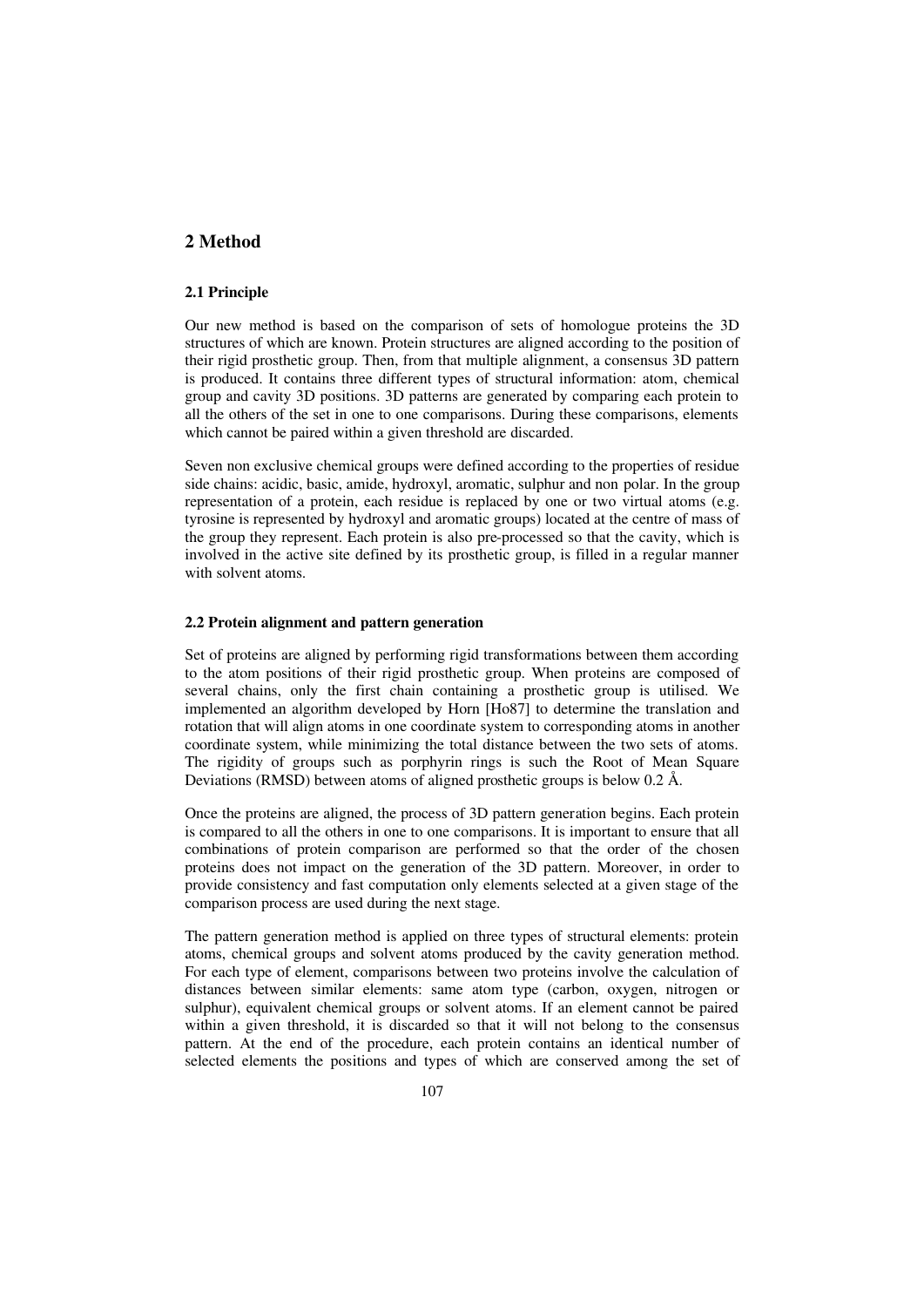proteins being processed. The first output of the method is a sequential alignment of the proteins of the set based on their structural alignment. Secondly, a consensus 3D pattern is generated: 3D positions of the three types of consensus elements are calculated by averaging positions of elements conserved for the whole set of proteins, each consensus atom or group is also provided with a type (including consensus residue, if relevant).

### **2.3 Cavity generation**

Although efficient tools are available for the recognition of ligand binding sites and protein surface cavities [Li98] and [Br00], experiments showed they are not reliable when dealing with large cavities such as those of haem based active sites. Furthermore, since they were made essentially for visualisation purposes, the data they output would require further processing to be adapted to our application. Consequently, we developed a new cavity generation method taking into account the specificity of the data we deal with (proteins with rigid prosthetic groups) and the requirements of the 3D pattern generation algorithm.

Since rigid prosthetic groups are an active element of the protein active site and they involve planar ring structures, they can be used to divide the protein space in two areas: one area where the group is attached to the protein and another one where the binding of the group with the ligand takes place. For example, the iron fifth ligand of the haem group of haem-thiolate proteins is a cysteine situated on one side of the haem group, while the cavity is on the other side. Using the cavity direction and the centre of the prosthetic group as the origin of the cavity, the cavity is filled in a regular manner with empty cavity elements. A 3D regular grid is created in the cavity half space: the Z axis of the grid is aligned with the cavity direction, the X and Y axes are defined by atoms from the planar ring structure of reference (e.g. the directions can be given by the four nitrogen atoms of porphyrin rings, Figure 1).

First, empty grid elements are detected: each grid element whose neighbourhood does not contain any atom is set to empty. Then, we reject empty elements which cannot be reached from the origin of the cavity by a continuous chain of empty elements. Since part of the grid is outside the protein space, empty elements not belonging to the prosthetic group cavity may be connected to the cavity origin. Therefore, cavity elements which are outside the protein need to be discarded. Rays are cast from each empty element at 45 degrees from each other; if at least three continuous lines of empty elements can be found the empty element is marked as outside the cavity. Finally, the cavity shape is rebuilt by continuity using the remaining empty elements. Since these empty elements can be seen as solvent atoms, cavity structures associated with rigid prosthetic groups can then be processed using the pattern generation algorithm.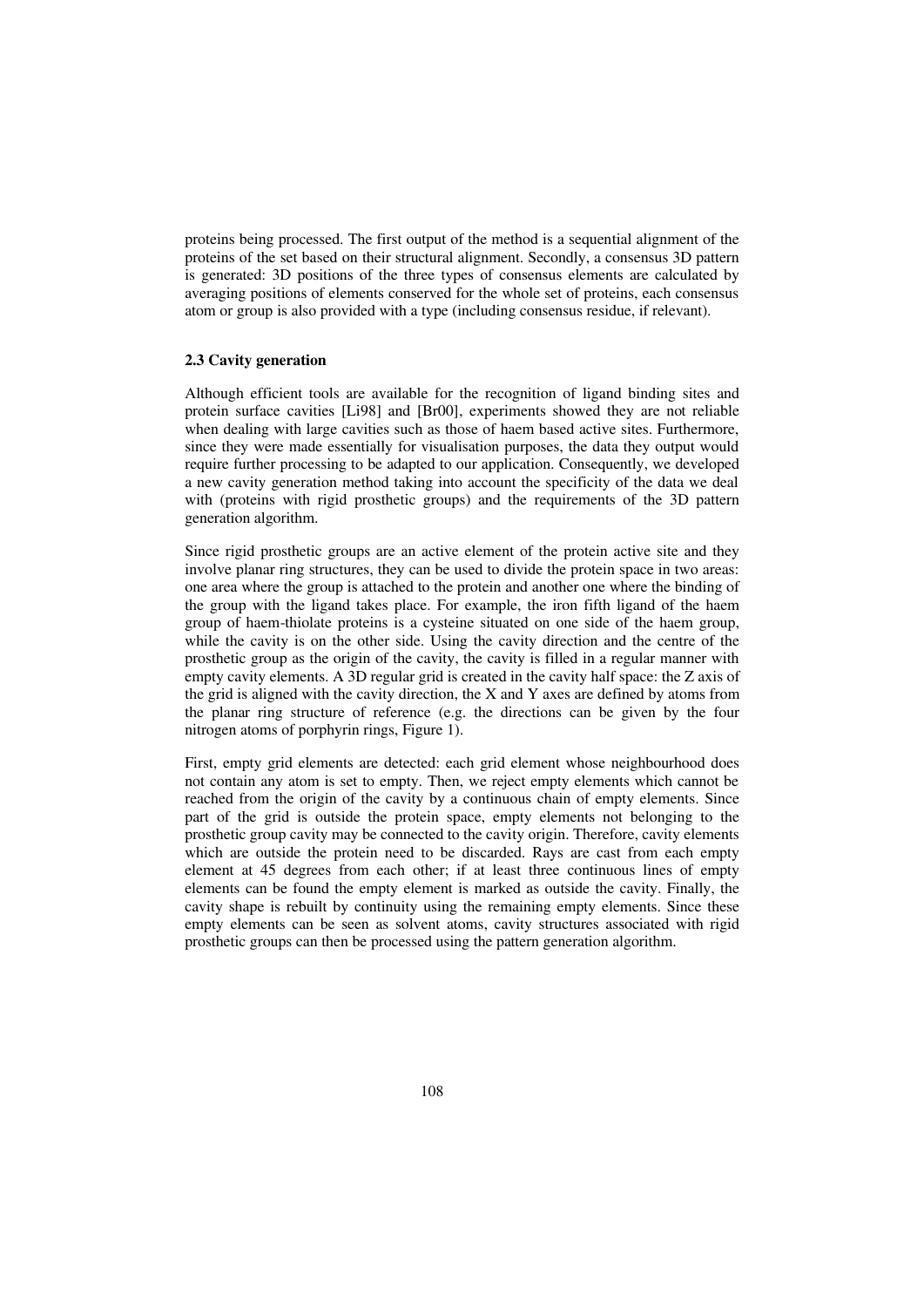## **3 Validation**

#### **3.1 Methodology**

In order to validate our method, 3D templates were generated using homologues for all representatives of proteins containing porphyrin rings present in the Protein Data Bank (PDB) [Be00]. Each template is then compared with the PDB structure of the protein it models. The family of prosthetic groups we are interested in is represented by 12 different PDB molecule codes including haem (e.g. HEM, HEC and HEA) and chlorophyll groups (e.g. BCL and CLA). The PDB holds 1551 proteins containing these groups, i.e.  $5.3\%$  of PDB entries (as of  $1<sup>st</sup>$  February 2005). From that data set, homologues with at least a 50% sequence identity were removed (PDB50%). Then, identical chains and chains that are not involved with a prosthetic group were removed. Finally, 237 chains were kept as representatives of the class of proteins containing porphyrin rings.

Within the data set, each chain sequence was aligned with all the others using FASTA [Pe88]. Then for each chain, a set of homologue proteins, which were defined as having an E value below a given threshold, was selected. A 3D pattern was calculated from their 3D structures and was used as a 3D template of the active site of the protein they are homologue to. The selected proteins were aligned by rigid registration according to the positions of the 24 atoms (20 carbon and 4 nitrogen atoms) lying on the rigid plane of their porphyrin group (Figure 1): RMSD between the different sets of 24 atoms was found to be under  $0.15 \text{ Å}$ . Patterns were calculated only if at least 3 homologue proteins were available. Finally, each protein and its associated predicted template were compared using the same parameters as the ones used for generating the template. Structural elements of the template which could be paired with elements of the protein were marked as true positives. Otherwise, they were marked as false positives.

#### **3.2 Results**

In this section, we present the results of comparisons between generated templates and the protein structures they model. Templates were produced using a variety of E value and distance thresholds. The different ranges of distance thresholds were set according to the following considerations. Eyal et al. carried out a statistical study on a large number of proteins, the structures of which were determined at least twice by X-ray crystallography [Ey04]. They observed significant differences between structures: RMSD based on alpha carbon atoms could reach 0.9 Å. Therefore, a minimum threshold of 1.0 Å was chosen when generating consensus atom positions. Moreover, since the length of a covalent bond between two atoms of a protein can reach 1.5 Å, this value was selected as the upper limit of "atomic" resolution. Similarly, a value of 4.0 Å was set as the upper limit of "group" resolution, since it is the maximal distance between two adjacent alpha carbon atoms.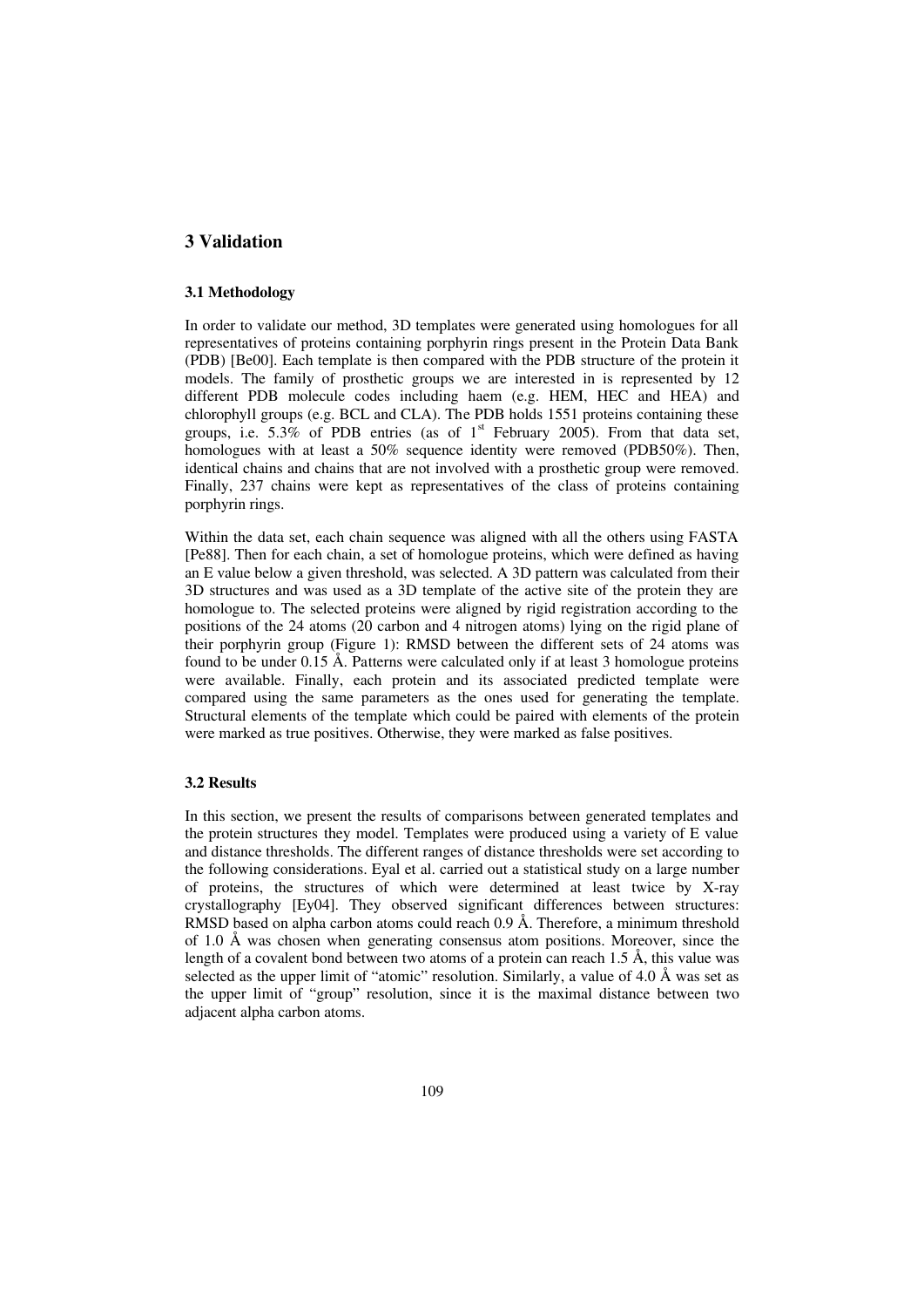| Max E value | <b>Models</b> | <b>Homologues</b> | Atom distance in A | <b>Atoms</b> | <b>True positives</b> |  |
|-------------|---------------|-------------------|--------------------|--------------|-----------------------|--|
|             |               |                   | 1.00               | 103          | 93%                   |  |
| $1.0e-8$    | 54            | 6.0               | 1.25               | 153          | 91%                   |  |
|             |               |                   | 1.50               | 245          | 90%                   |  |
|             |               |                   | 1.00               | 86           | 93%                   |  |
| $1.0e-6$    | 66            | 6.2               | 1.25               | 130          | 92%                   |  |
|             |               |                   | 1.50               | 208          | 92%                   |  |
| $1.0e-4$    |               |                   | 1.00               | 68           | 94%                   |  |
|             | 78            | 7.1               | 1.25               | 92           | 92%                   |  |
|             |               |                   | 1.50               | 160          | 92%                   |  |
| $1.0e-2$    |               |                   | 1.00               | 63           | 95%                   |  |
|             | 91            | 8.3               | 1.25               | 92           | 93%                   |  |
|             |               |                   | 1.50               | 141          | 92%                   |  |

Table 1: Properties of atom templates depending on set parameters

In Table 1 results are reported regarding atom templates generated from our data set. It provides for each E value threshold, the number of produced templates and the average number of homologues used for generating them. Then, it gives for different atom distances the average number of atoms that are present in the produced templates and the average percentage of true positives.

Whatever the values of the parameters, the average number of true positives is between 90 and 95%. Parameter values mainly impact on the number of atoms present in the generated templates: the lower is the E value threshold or the higher is the atom distance threshold, the more atoms constitute the templates. Similar results are found with group positions, where the number of true positives is around 83%.



Figure 2: Number of true and false positive atoms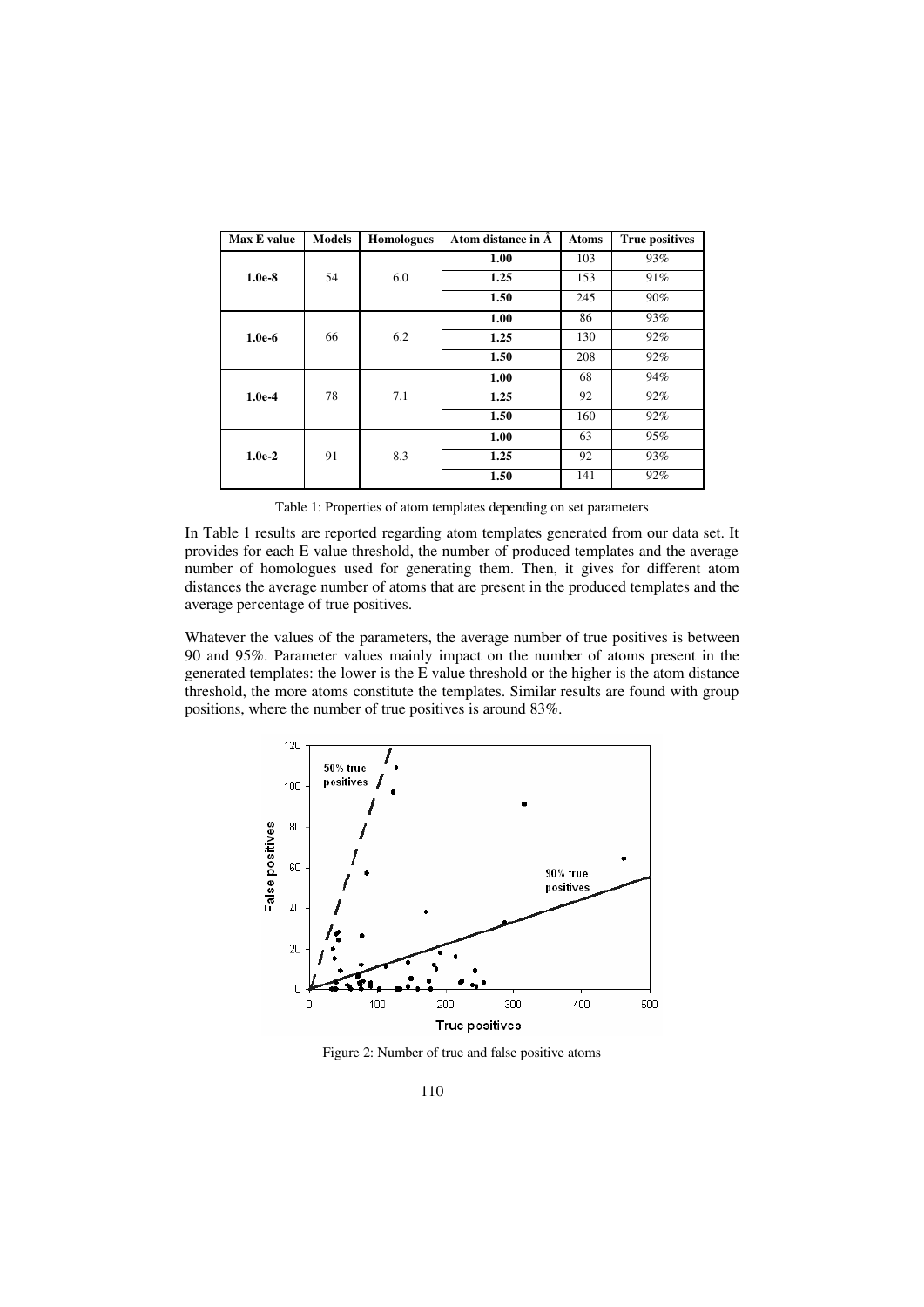Figure 2 shows for each of the 66 templates, which were produced using an E value threshold of 10e-6 and an atom distance of 1.25  $\AA$ , the number of atoms which are either true or false positives. The diagram shows that templates tend to cluster under the 90% true positive threshold. The variability in the number of elements generated by our method is linked to the number of homologue structures: their increase produces an increase of the true positive rate and a decrease of the number of atoms.



Figure 3: Distribution of true positive atoms

In Figure 3, we present the distribution of true positives in the data set shown in Figure 2. More than 75% of the templates have more than 90% of true positives; 30% of them reach a rate of 100%. Similar results were found using the other parameter settings. By averaging the results obtained in the experiments reported in Table 1, it appears only 22.4% of templates have a number of true positives which is under 90%. Moreover, just two proteins - 1U5U [Ol05] and 1S05 [Be04] - have templates with a true positive rate below 53%. The poor quality of our templates for these two models can be explained by studying their PDB files: 1U5U is a protein fragment and 1S05 is actually a structural model which was validated using a restricted set of NMR experiments.

Since solvent size is an essential parameter in the cavity generation algorithm and it is related to the type of molecule which can potentially bind to the active site, a unique size cannot be used for processing the whole data set. Therefore, the validation of the generation of cavity templates was done by considering proteins belonging to a well defined family. We chose the cytochrome P450 superfamily (P450s), because these enzymes have been the most popular research topic in biochemistry and molecular biology over the past half century [Le01]. Indeed, their haem-based active sites are involved in the metabolism of numerous substrates such as drugs, carcinogens and sex hormones.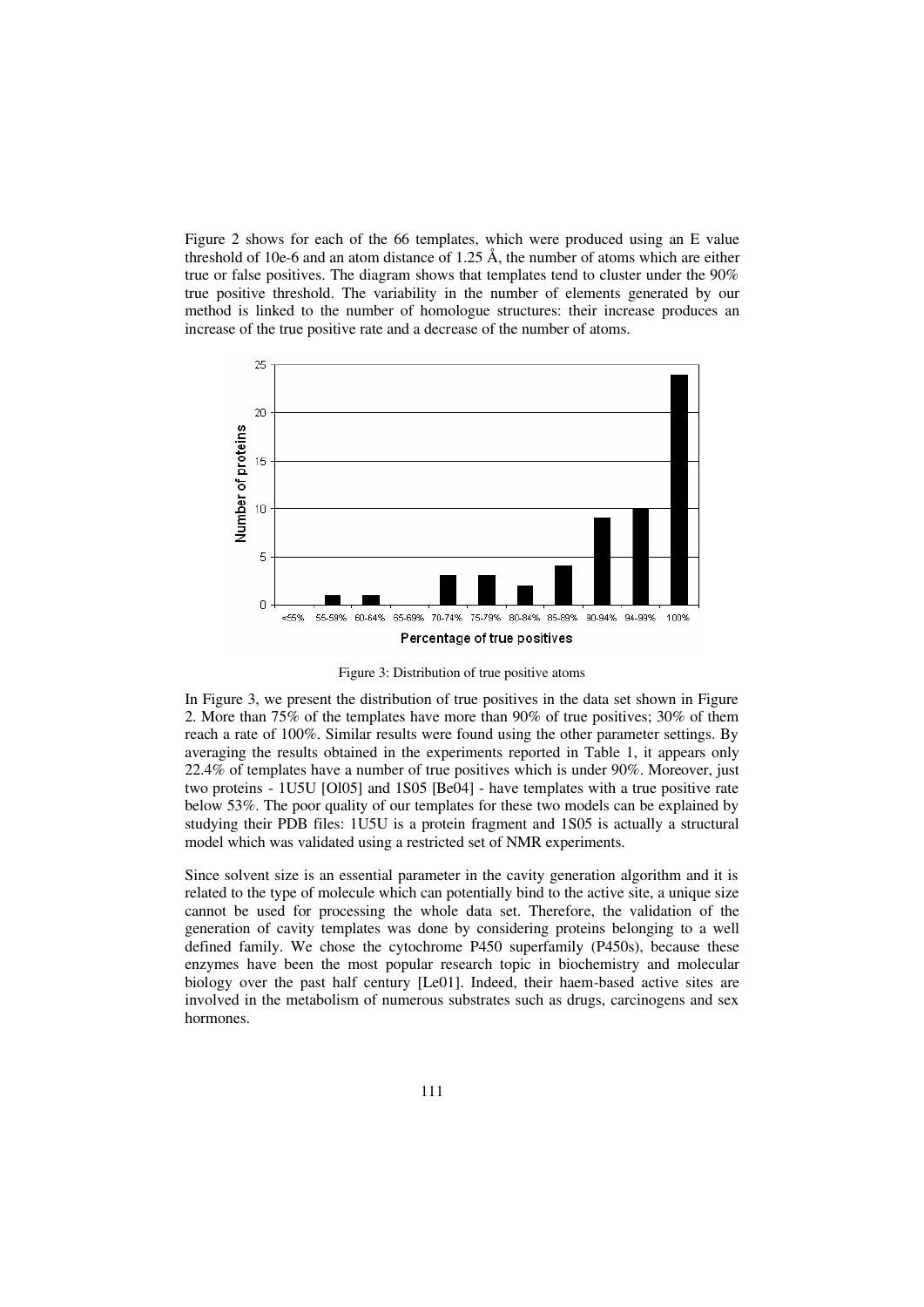|                      |                       | Average | <b>Minimum</b> |  |
|----------------------|-----------------------|---------|----------------|--|
| <b>Atoms</b>         | <b>Number</b>         | 101     | 62             |  |
|                      | <b>True positives</b> | 97%     | 82%            |  |
| <b>Groups</b>        | <b>Number</b>         | 2.1     | 10             |  |
|                      | <b>True positives</b> | 93%     | 76%            |  |
| <b>Solvent atoms</b> | <b>Number</b>         | 82      | 52             |  |
|                      | <b>True positives</b> | 92%     | 71%            |  |

Table 2: Templates generated for the P450 data set

This superfamily is represented by 18 proteins in our data set. Experimentally, we found that cavity shapes were best described using a solvent size of 4.8 Å. Table 2 shows results for the P450 data set, where we used an E value of 1.0e-6, atom and solvent distances of 1.25 Å and a group distance of 3.0 Å. 16 templates were generated based on 8.3 homologues in average. Compared with the results obtained with the whole data set, the results are significantly better. Whatever the type of structural element - cavity included -, the true positive rate is above 92% and minima are high. That is explained by the fact the active sites of the P450 superfamily are very well conserved.

## **3.3 Discussion**

The processing of PDB representatives of proteins containing porphyrin rings showed the validity of our approach since the positions of the structural elements predicted agreed extremely well with their positions as recorded in the PDB. Atom positions were predicted with accuracy above 90% of true positives for thresholds within the 1.0 to 1.5 Å range and similar results were obtained for chemical group and cavity positions. In addition, experiments with a well defined protein family suggest that prediction rates can significantly be increased if homologues are carefully chosen. In a preliminary study, we aligned ATP binding proteins according to the position of the adenine group of the ATP molecule. Results were very encouraging and suggest our technique can be applied to a large range of proteins binding either rigid or semi-rigid molecules, i.e. 20% of PDB entries.

The analysis of consensus 3D patterns generated by our technique will no doubt permit a better understanding of the properties of active sites. Moreover, we anticipate our method will allow improving the quality of protein structure prediction by providing templates which could be used as additional constraints for current structure modelling techniques. Similarly, the detection of structural anomalies in the structure of the 1S05 protein suggests our method could also play a part in the validation process of predicted structures. Finally, we believe our 3D templates will contribute to rational drug design by providing high resolution data - up to 1.0  $\AA$  - for active sites the structures of which are unknown. Our technique would allow overcoming some of the limitations of traditional homology modelling such as reliance on sequence identities above 30% and accuracy rarely under a RMSD of 2.0 Å [Tr03]. An example of the latter application is given in the next section.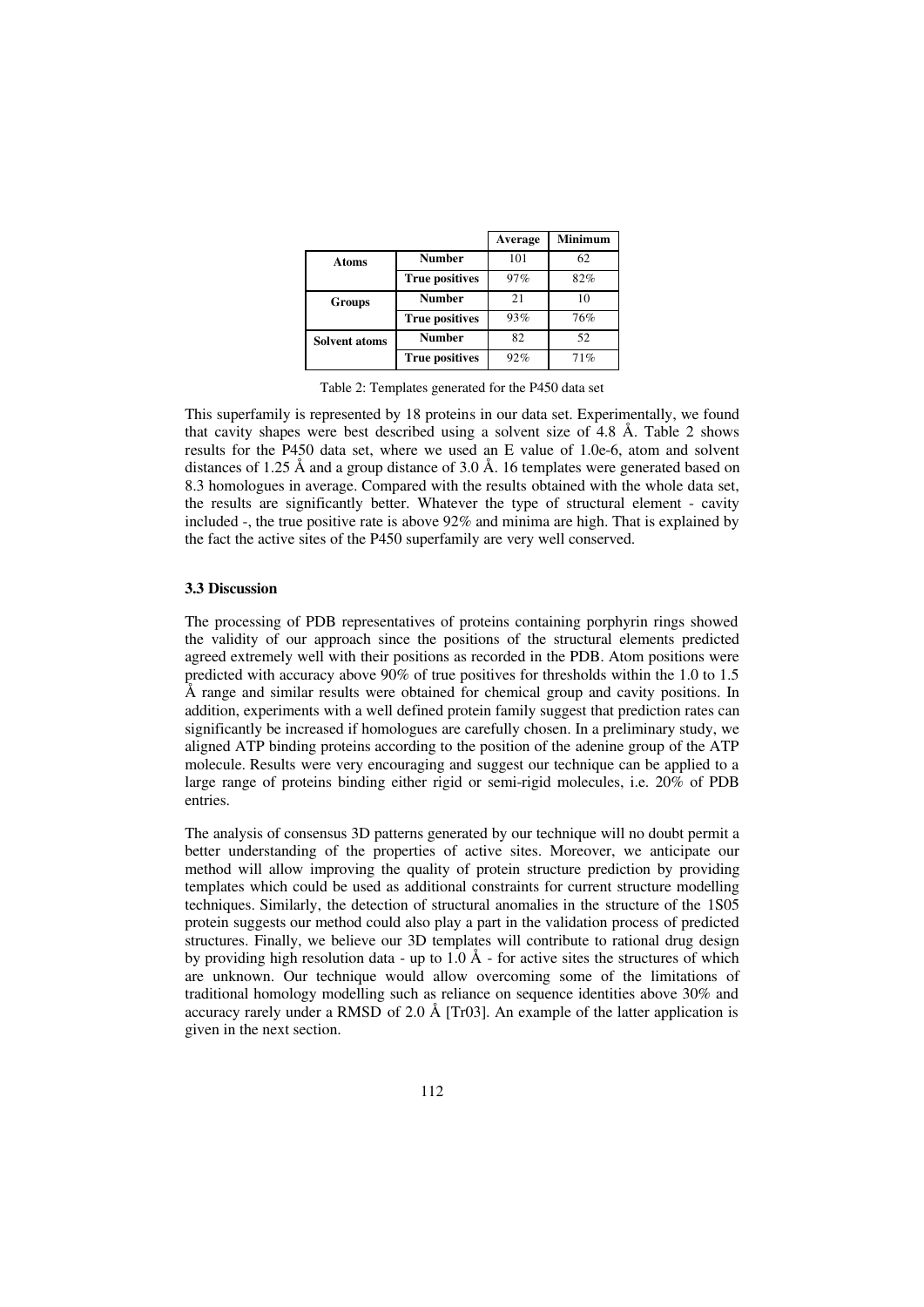## **4 Application: 3D Template of human cytochrome p450 cyp17**

The human cytochrome P450 CYP17 (CYP17) was chosen to illustrate an application of our method. Firstly, it is a protein of great interest for the pharmaceutical community: it is involved in key steps leading to the biosynthesis of sex hormones and it is associated to several forms of cancer [He04] and [Ci04]. Secondly, although its 3D structure is still unknown, CYP17 has distant sequential homologues - their sequence similarity is below 30% - the structures of which are known. Thirdly, previous results showed the P450 superfamily is a good candidate for our pattern generation method. Finally, the modelling of its active site has already been attempted [Ah04]. Once the template is generated, its relevance is assessed: first, it is verified that its main features can be explained by biological data; secondly, it is compared with 3D models of the active site of CYP17 which were generated independently.

## **4.1 3D template generation**

Homologue proteins were selected by aligning - using FASTA - the sequence of human CYP17 to sequences from PDB50%. For each homologue class defined by the  $50\%$ threshold, a non mutated representative was chosen (Table 3). Out of the main hits, the first five were selected because they combine low E value and high overlap. These P450 proteins are quite distant homologues: they all belong to the twilight zone with pair wise sequence similarities found in the range 20 to 30%. They also come from very different sources, since the first two are from humans and the other three are from bacteria.

| PDB ID      | Length | <b>Identity</b> | Overlap | E value    |
|-------------|--------|-----------------|---------|------------|
| 1PO2 A      | 476    | 28.7%           | 478     | $9.0e-42$  |
| 1W0G A      | 485    | 28.3%           | 481     | $2.5e-26$  |
| 1BU7 A      | 455    | 29.4%           | 269     | $1.2e-16$  |
| 1H5Z A      | 455    | 24.1%           | 262     | $6.7e-09$  |
| 1N97 A      | 389    | 26.4%           | 231     | $4.0e-0.5$ |
| 1IZO A      | 417    | 24.0%           | 146     | 0.00011    |
| <i>IAKD</i> | 417    | 29.5%           | 61      | 15         |

Table 3: CYP17 homologues using FASTA on PDB50%

In this study, the consensus 3D template was generated using atom distances of 1.0 and 1.25 Å and a group distance of 2.0 Å. Atom and group templates were respectively named T1.00, T1.25 and Tg2.00. As previously, a solvent atom size of 4.8 Å was chosen. 3D templates are analysed either as sequences aligned with their homologues where residues taking part in the template are shown (Figure 4) or as a consensus 3D structure (Figure 5).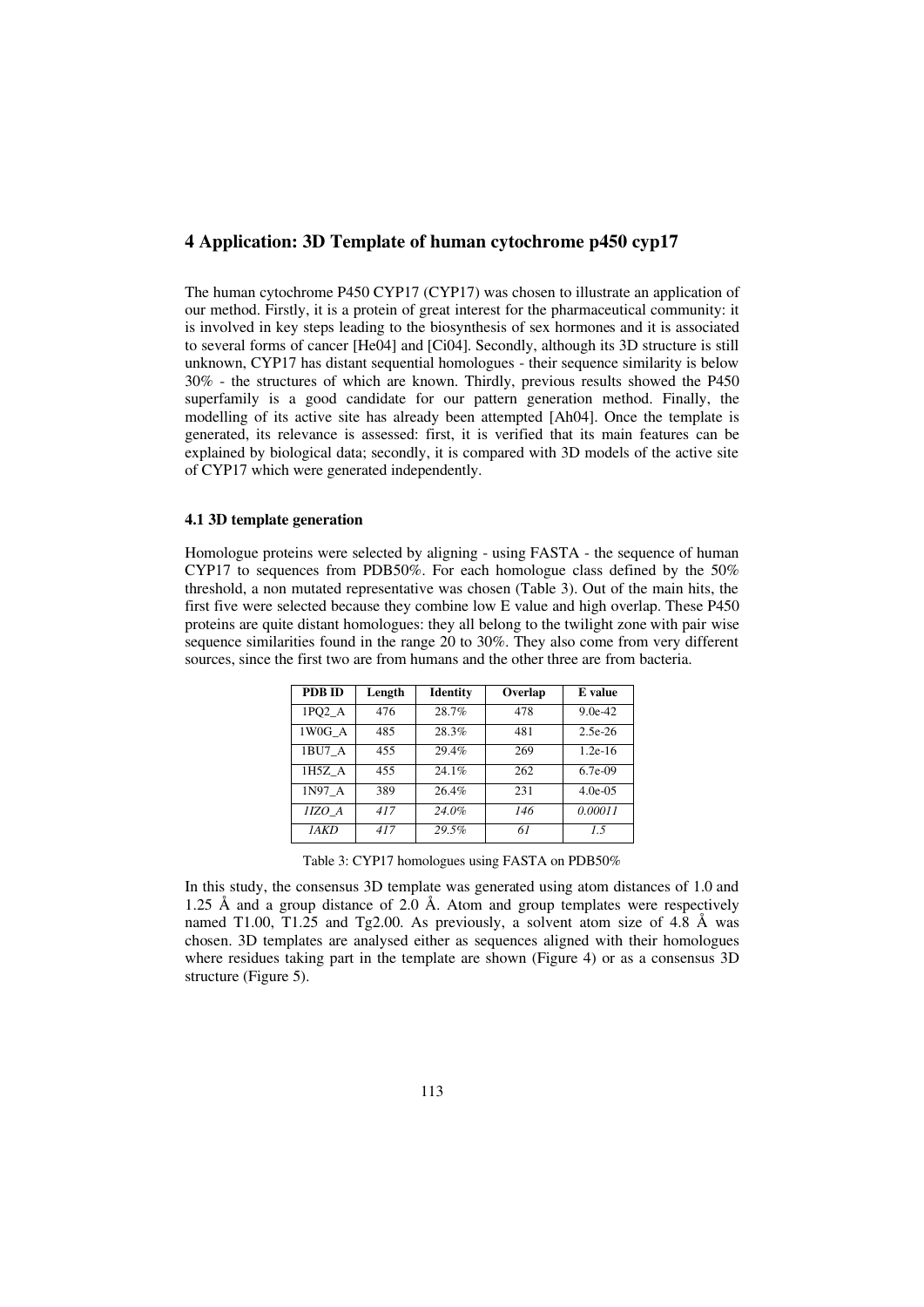|        | 290 | 300 | 310 | 320 | 330 | 340 | 350 | 360                                                                                                                                                                   | 370 | 380 | 390 | 400 | 410 |  | 440 |
|--------|-----|-----|-----|-----|-----|-----|-----|-----------------------------------------------------------------------------------------------------------------------------------------------------------------------|-----|-----|-----|-----|-----|--|-----|
| 1 BI17 |     |     |     |     |     |     |     | TFLIAGHETTSGLLSFALVFLVKNPHVLOKAAEEAARVLVDP-VFSYKOVKOLKYVGMVLDBALKLWFAFSLYAKEDTVLGGEYPLEKGDELMVLIPOLHRDKTIUGDDVEEFRDERKE---NFSAIPOHAFKHFGNGORACIGDOFALHEATLVLG         |     |     |     |     |     |  |     |
| 1H52   |     |     |     |     |     |     |     | SMMFAGHHISSGTASWTLIELMRHRDAYAAVIDELFGDGRSVSFHALROIPOLENVLKGTLELHP-PLIILMRVAKGEFEVOGHRIHEGDLVAASPAISMRIFEDP-PDPHDFVPARMEOPROEDLLNRWTWIFFGAGRHRCVGAAFAINOIKAIFS         |     |     |     |     |     |  |     |
| 1N97   |     |     |     |     |     |     |     | TLUVAGHETWASALTUSFLLLSHRPDUOKRWAESEEAALA----------------AFOEALMUYPPAWILTRRLER-PLLLGEDRLPPGTTLVLSPYVTOR---LHFPDGEAKRWEERUE-ERGTPSGR--VFHFGLGOMLCLGRDFALLEGPIVLR        |     |     |     |     |     |  |     |
|        |     |     |     |     |     |     |     | 1P02 DLFVAGTEMTTLRYGLLLLLKHREVTAKVOEEIDHVIGRHRSPCMODRSHMPYTDAVVHEIONYSDLVPTGVPHAVTTDTKFRNYLIPKGTTIMALLTSVLHDDKEF-PNPNIFODGHFLD-KNGNFKKSDYFMRFSAGKRICAGEGLARHELFLFL1   |     |     |     |     |     |  |     |
|        |     |     |     |     |     |     |     | 1WOG IFIFASYETISSVLSFINVELATHPDVQQKLQEEIDAVLPNKAPFTYDTVLQMEYLDMVVMTILMLFPIANR-LERVCKKOVEINGMFIPKGVVVMIPSYALHRDPKYW-TEPEKFLPERFSK-KWKONIDPYIVTYFYSSGPRNCIGHRFALHDMKLAL |     |     |     |     |     |  |     |
|        |     |     |     |     |     |     |     |                                                                                                                                                                       |     |     |     |     |     |  |     |
|        |     |     |     |     |     |     |     |                                                                                                                                                                       |     |     |     |     |     |  |     |
|        |     |     |     |     |     |     |     |                                                                                                                                                                       |     |     |     |     |     |  |     |

Figure 4: Alignment of homologue and template sequences using ClustalW. Four regions representing significant P450 patterns are highlighted: 1) oxygen-binding site, 2) ion-pair, 3) PERF motif and 4) cytochrome P450 cysteine haem-iron ligand signature

As expected, there is a high concentration of conserved atom and group positions in the area surrounding the haem group. For example, T1.00 is made of 43 atoms belonging to 16 different residues and Tg2.0 contains 17 groups. In particular, the cysteine binding to the haem group and its neighbours are very well conserved in the atom templates. Moreover, the consensus cavity is large and well defined as a 13  $\AA$  long and 5  $\AA$ diameter pocket located at an angle of around 60° from the haem plane (Figure 5).



Figure 5: 3D template of human cytochrome P450 CYP17. Atoms are represented by small spheres, chemical groups are modelled by larger spheres and cavity is dark grey

## **4.2 Comparison with known P450 sequence patterns and motifs**

Figure 4 shows consensus elements cluster in four regions of the aligned sequences. Analysis of 3D structures shows these clusters are geometrically close to each other. In the PROSITE database [Fa02], which holds biologically significant patterns, there is a single entry for P450s. Pattern PS00086 is the P450 cysteine haem-iron ligand signature which is defined as:

[FW] - [SGNH] - x - [GD] -x-[RKHPT] - x -C-[LIVMFAP] - [GAP]

All amino acids of the signature are represented in T1.25, see Figure 4 (4). Moreover, this signature is located at the core of the longest sequential pattern of the template.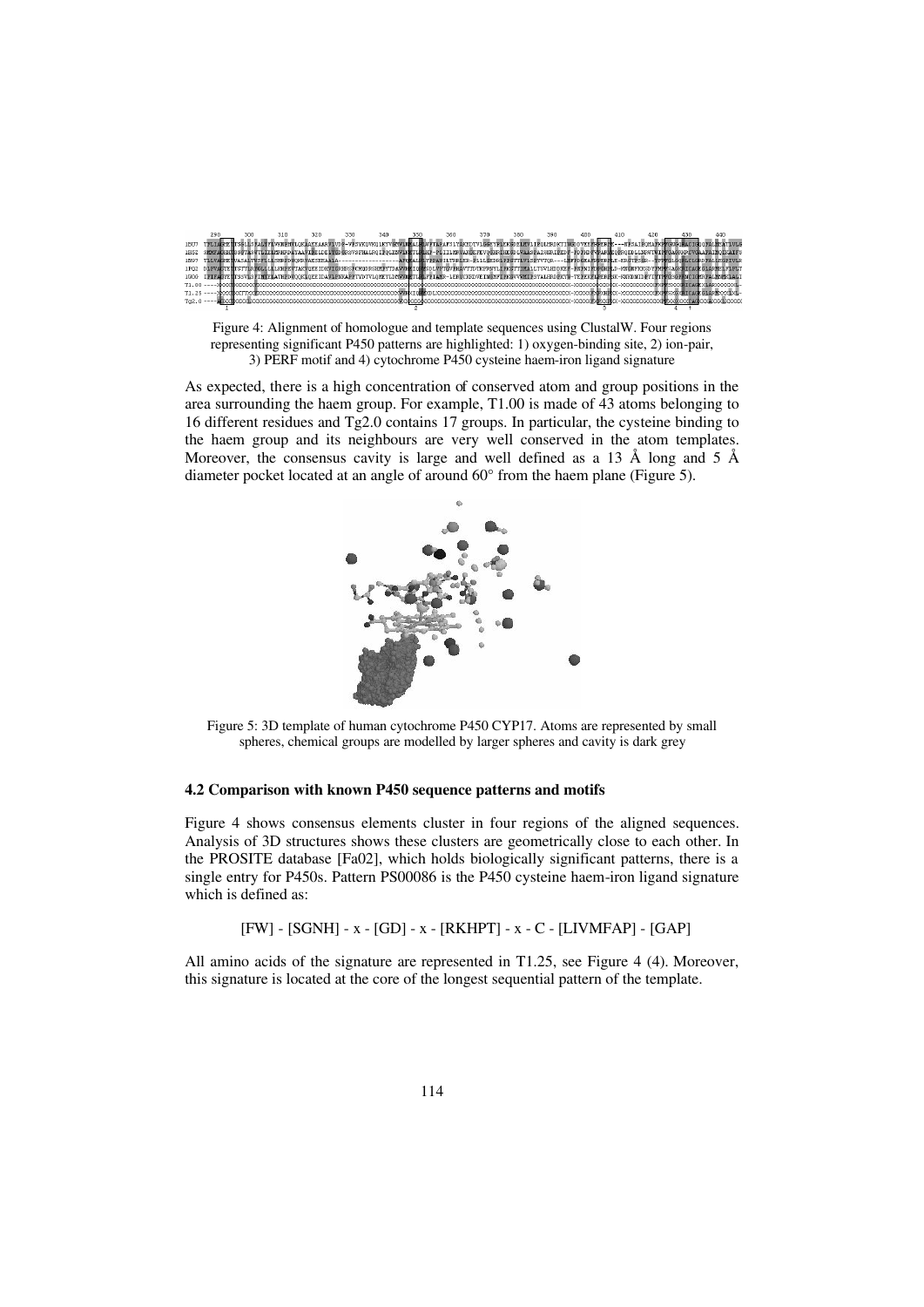The Catalytic Site Atlas (CAS) [Po04] is a new database documenting enzyme active sites and catalytic residues in enzymes of 3D structure. CAS also contains one entry for P450 proteins: 1AKD (P450cam) contains a proton transfer network composed of Asp-251 and Thr-252 [Hi00]. These residues belong to the P450 conserved tetrapeptide G-x- [DEH]-T which is believed to represent an oxygen-binding site and point of access for an incoming dioxygen molecule [Po95]. That pattern, Figure 4 (1), is also present in the template: the threonine is conserved among all the proteins of our set and is represented in T1.00. In addition, this threonine is completed by the glycine of the tetrapeptide in Tg2.0. Finally, the regions of the E-x-x-R and P-E-R-F motifs, which are among the most conserved motifs in all P450s [Le01], are detected by our technique as shown in Figures 4 (2) and 4 (3). The ion-pair, E-x-x-R, seems to be particularly important since it is thought to participate in both the redox partner interaction and haem binding [Pe95].

### **4.3 Comparison with other CYP17 models**

In the active site region, on the side of the haem group which is not linked to the cysteine, the 3D positions of 3 groups (1 hydroxyl - threonine residue - and 2 non polar alanine and glycine - groups) are very well conserved, i.e.  $RMSD < 1.2$  Å (Figure 6). Moreover, alignment of the sequence of CYP17 with our set of proteins confirmed that these three residues are conserved in CYP17 too. Among these residues, the threonine is of particular interest because its hydroxyl group can potentially produce hydrogen bonds (H-bonds). Since it is located near the cavity, it may be involved in H-bonds with substrates.

In order to test this hypothesis about putative H-bonds, our CYP17 template was compared with models of enzyme complexes involving human CYP17. Models of 17alpha-hydroxylase and 17,20-lyase (lyase) were provided by Ahmed: they had been produced using a novel molecular modelling technique, named the substrate-haem complex [Ah04]. These models were then aligned to our 3D template using haem group positions as reference (Figure 6).



Figure 6: Alignment of CYP17 template with models of 1) 17alpha-hydroxylase and 2) lyase. Hydroxyl and non polar groups are respectively modelled by black and grey spheres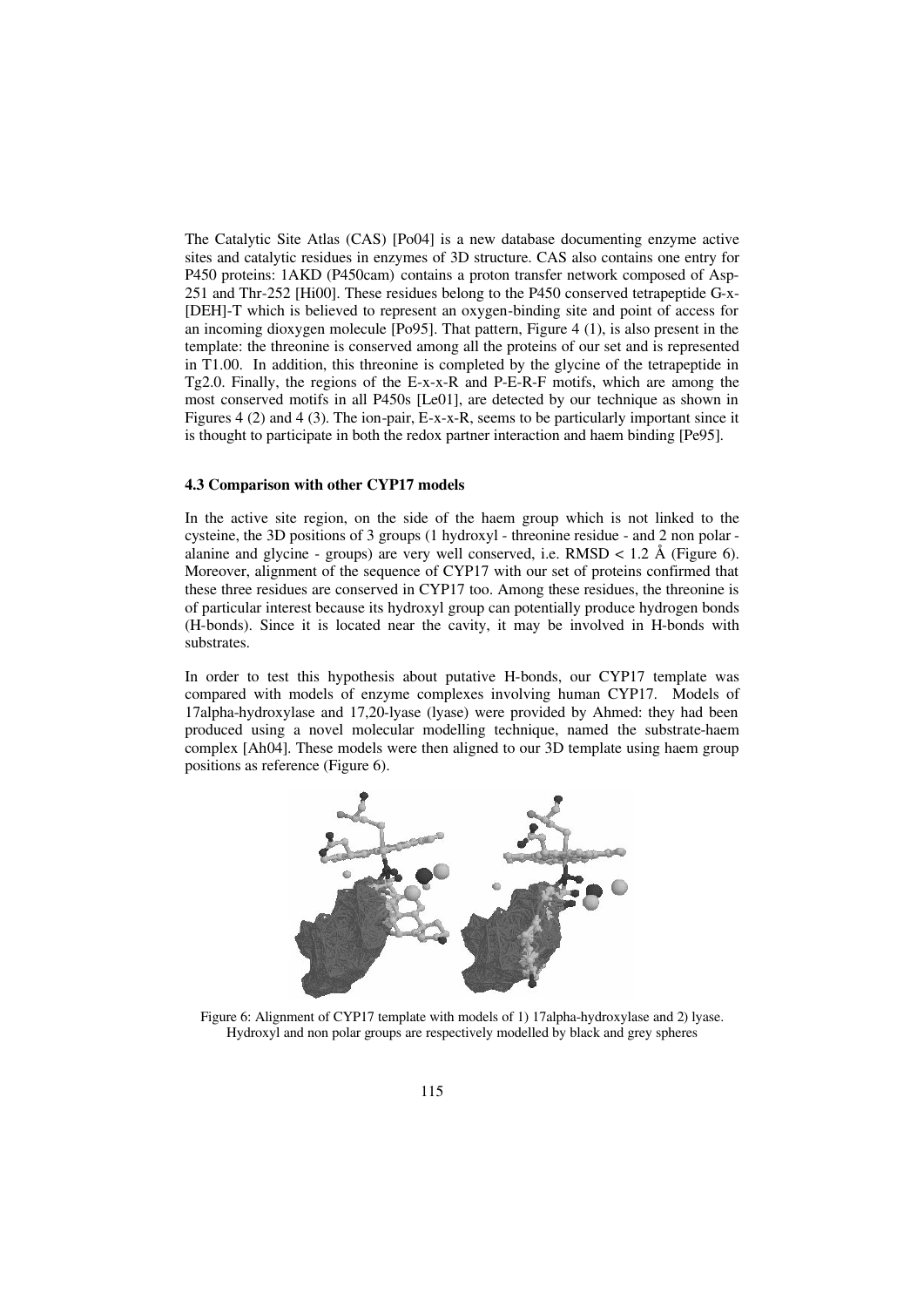In both cases, the potential presence of a H-bond is confirmed since distances between the oxygen atoms of the threonine and the substrate are between 2.5 and 2.8 Å. Furthermore, there is a very good match between the lyase and consensus cavity positions, Figure  $6$  (2). In the other case, Figure  $6$  (1), the mismatch between the substrate and the cavity can be explained by the fact that CYP17 is known to contain two cavity lobes whereas all proteins from our set of homologues contain only one [Ah04].

#### **4.4 Discussion**

The analysis of the CYP17 3D template has shown that it is biologically meaningful. Our method detected the main patterns of the cytochrome P450 superfamily and the motifs linked to catalytic reactions. In addition, it highlighted other residues which may have not yet been recognised as important elements of the protein activity. Comparisons between our 3D template and independently generated 3D models of the active site of CYP17 showed some evidence of the presence of a H-bond predicted by our template. Moreover, the shape and location of the consensus cavity was confirmed by the lyase complex model.

Results obtained with the CYP17 models are significant because they indicate our 3D template could be exploited by completing current active site models used for de novo design of novel inhibitors of enzymes such as cytochrome P450 proteins.

## **5 Conclusion**

In this paper we have introduced a novel method for the generation of high resolution 3D patterns from the alignment of protein 3D structures. It can be applied to any type of proteins with rigid prosthetic group and produces accurate structural information which appears to be biologically meaningful. We are also confident our technique can be used with proteins binding semi-rigid molecules such as ATP.

The analysis of the consensus 3D patterns generated by our technique will no doubt permit a better understanding of the properties of active sites. These patterns complete sequential patterns and motifs by providing structural information at the atomic, chemical group and cavity levels. Moreover, they may extend or detect patterns which are not conserved at the residue level. Results not presented in this paper also showed that although ClustalW alignments were generally consistent with our structural consensus, in some cases they could be refined using the generated 3D patterns.

Furthermore, we anticipate our method will allow improving the quality of protein structure prediction by providing templates which could be used as additional constraints for current structure prediction techniques. Similarly, our method could also play a part in the validation of predicted structures. Finally, we believe 3D templates will contribute to drug design by providing high resolution structural information about active sites of proteins the structure of which is unknown.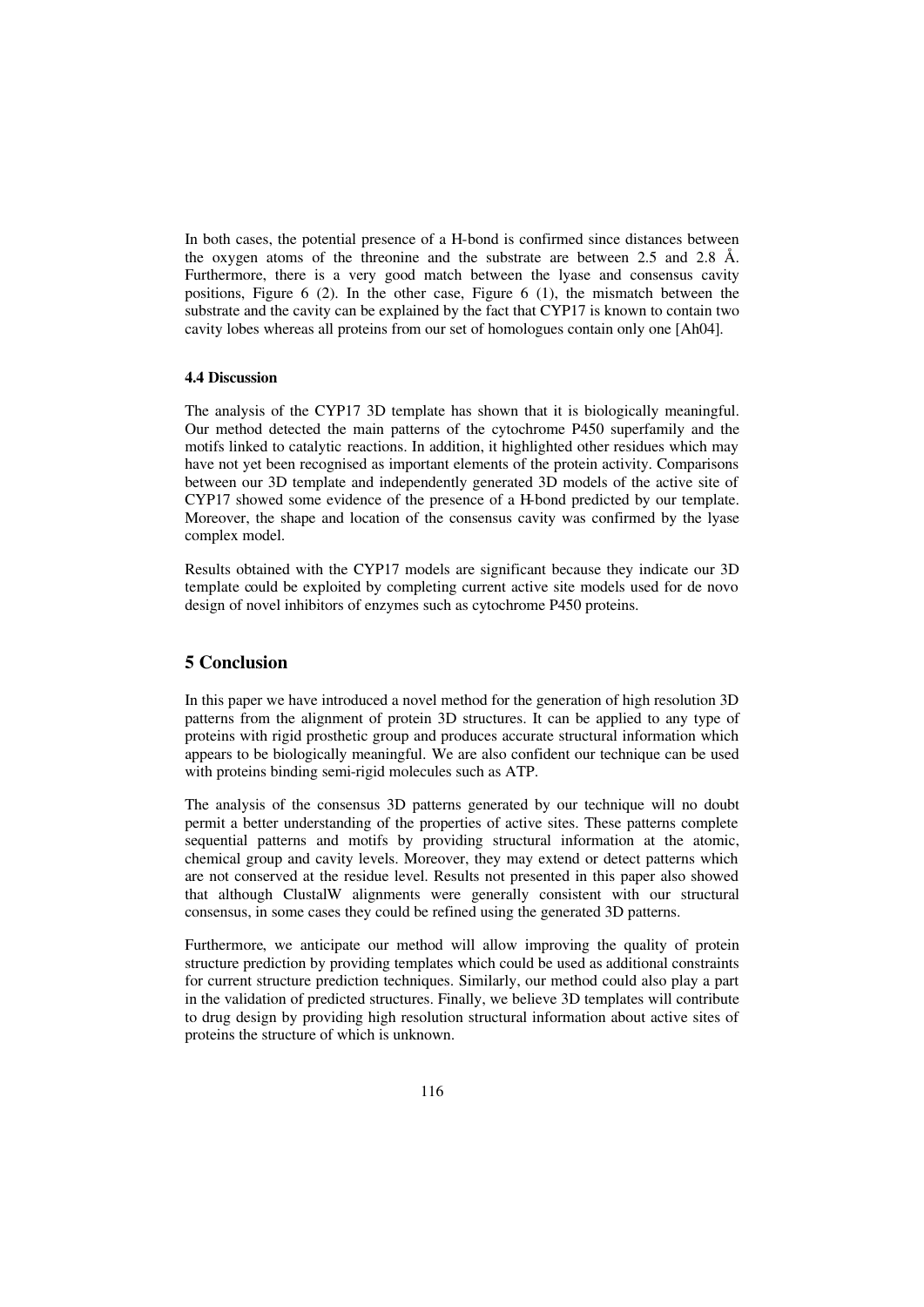## **Acknowledgements**

The author would like to thank Dr Sabbir Ahmed for helpful discussions and for providing the CYP17 models.

## **References**

- [Ah04] Ahmed,S.: The use of the novel substrate-heme complex approach in the derivation of a representation of the active site of the enzyme complex 17alpha-hydroxylase and 17,20 lyase, Biochem. Biophys. Res. Commun., 316(3), 595-598, 2004.
- [Be00] Berman,H.M., Westbrook,J., Feng,Z., Gilliland,G., Bhat,T.N., Weissig,H., Shindyalov,I.N. and Bourne,P.E.: The Protein Data Bank, Nucleic Acids Research, 28, 235-242, 2000.
- [Be04] Bertini,I., Faraone-Mennella,J., Gray,H.B., Luchinat,C, Parigi,G. and Winkler,J.R.: NMR-validated structural model for oxidized Rhodopseudomonas palustris cytochrome c(556), J Biol Inorg Chem., 9(2), 224-30, 2004.
- [Br00] Brady,G.P. and Stouten,P.F.W.: Fast prediction and visualization of protein binding pockets with PASS, J Computer-Aided Molecular Design, 14, 383-401, 2000.
- [Ca03] Campbell SJ, Gold ND, Jackson RM, Westhead DR: Ligand binding: Functional site location, similarity and docking, Curr Opin Struct Biol., 13(3):389-95, 2003.
- [Ci04] Cicek,M.S., Conti,D.V. ,Curran,A., Neville,P.J., Paris,P.L., Casey,G. and Witte,J.S.: Association of prostate cancer risk and aggressiveness to androgen pathway genes: SRD5A2, CYP17, and the AR, Prostate, 59(1), 69-76, 2004.
- [Ey04] Eyal,E., Edelman,M. and Sobolev,V.: The influence of crystal packing on protein structure, 3Dsig, Glasgow, UK, 2004.
- [Fa02] Falquet,L., Pagni,M., Bucher,P., Hulo,N., Sigrist,C.J., Hofmann,K. and Bairoch,A.: The PROSITE database, its status in 2002, Nucleic Acids Res., 30, 235-238, 2002.
- [Gi96] Gibrat,J.F., Madej,T. and Bryant,S.H.: Surprising similarities in structure comparison, Current Opinion in Structural Biology, 6(3), 377-385, 1996.
- [Gi01] Gilbert,D., Westhead,D., Viksna,J. and Thornton,J.: A computer system to perform structure comparison using TOPS representations of protein structure, Comput. Chem., 26, 23-30, 2001.
- [Gu04] Guda,C., Lu,S., Scheeff,E.D., Bourne.P.E. and Shindyalov,I.N.: CE-MC: a multiple protein structure alignment server, Nucleic Acids Res., 32 (Web Server issue):W100– W<sub>103</sub>, 2004.
- [He04] Hefler,L.A., Tempfer,C.B., Grimm,C., Lebrecht,A., Ulbrich,E., Heinze,G., Leodolter,S., Schneeberger,C., Mueller,M.W., Muendlein, A. and Koelbl,H.: Estrogen-metabolizing gene polymorphisms in the assessment of breast carcinoma risk and fibroadenoma risk in Caucasian women, Cancer, 101(2), 264-269, 2004.
- [Hi00] Hishiki,T., Shimada,H., Nagano,S., Egawa,T., Kanamori,Y., Makino,R., Park,S.Y., Adachi,S.I., Shiro,Y. and Ishimura,Y.: X-ray crystal structure and catalytic properties of Thr252Ile mutant of cytochrome P450cam: Roles of Thr252 and water in the active center, J. Biochem., 128, 965-974, 2000.
- [Ho94] Holm,L. and Sander,C.: Searching protein structure databases has come of age, Proteins, 19, 165-173, 1994.
- [Ho87] Horn,B.K.P.: Closed-form solution of absolute orientation using unit quaternions, J. Optical Soc. Am., 4, 629-642, 1987.
- [Ja02] Jambon M, Imberty A, Deléage G, Geourjon C: SuMo: a software that detects 3D sites shared by protein structures, JOBIM, 2002.